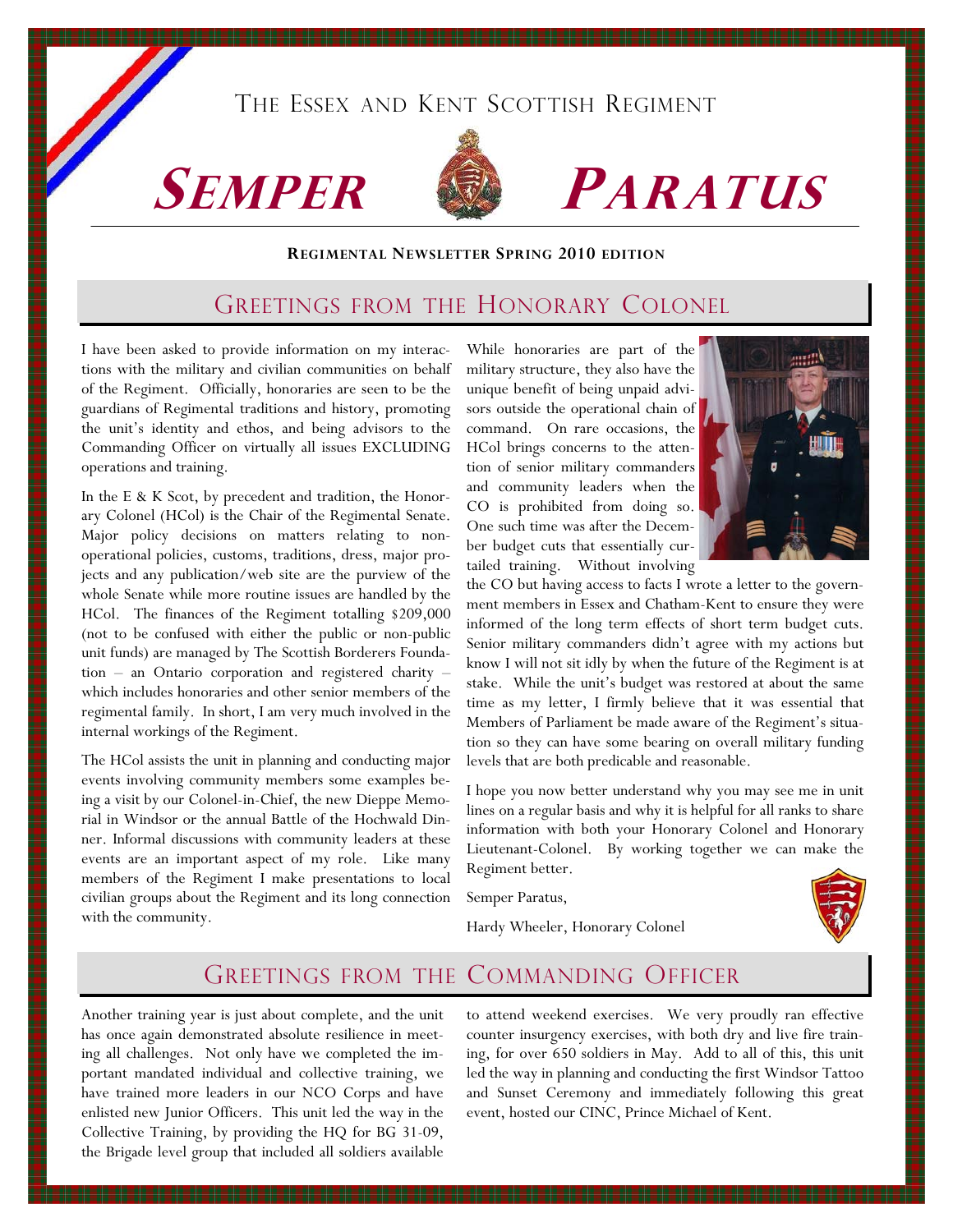

The Essex and Kent Scottish continued to provide excellent trained soldiers, from the rank of Private to Captain, to work with task force training and go to Afghanistan. We have also provided great support to our military families, and have two excellent padres who consistently take care of the welfare of our troops and their loved ones.

You have done all of this under the adversity of budget cuts, and indeed a drastic cut to training for the months of December to mid February. The leadership of the Chain of Command, and the dedication of our soldiers, is nothing shy of outstanding. I am proud to command such a great group of men and women. Add to this the huge cut back of full time staff, and the fact that our remaining full time staff are doing the jobs to two-three positions, also deserves our respect and thanks.

The Essex and Kent Scottish Association, Delta Company, The Ansell Club (Associate Members of the Maj Si Steele MC Mess) and our volunteers working with the Family Support Group have continued to provide sterling service to

unit events, to our soldiers deployed, or to major projects. Your valued support and assistance is greatly appreciated.

As we move into the new training year, we will be focused on domestic operations. Although never the lead in such events like the G8/G20 conferences, Olympics, natural disasters, just to name a few, we must be prepared to use our skills as well disciplined and trained soldiers to effectively respond and support our Government and our people. A number of the members of this regiment will be doing just that during the month of June, where we will provide soldiers to 'OPERATION CADENCE' in support of the G8/ G20 conference. Thus our focus will be on domestic operations and individual training skills, along with leadership, until after the summer training period. From there, back to basic soldier's skills, patrolling and once again focusing on a dynamic presence in a counter insurgency role.

Keep focused on your training, plan to attend all major training events, and continue to be the great soldiers that I know you can be. Finally, as we once again are receiving soldiers back from Afghanistan, and sending more over, let us maintain contact with them and their families. Our soldiers and their families need to know that we are always there for them; more importantly, through e-mail, letters, facebook, and phone calls, we must demonstrate that we are there.

Semper Paratus!

Lieutenant-Colonel Morris Brause,



## GREETINGS FROM THE REGIMENTAL SERGEANT-MAJOR

Fellow Soldiers of the Regiment,

April kicks off our new fiscal and Individual Battle Task Standards training cycle. This next year will provide a more stable training tempo and some excellent exercises with plenty of opportunities for developing your skills as soldiers. This spring we begin the next rotation of E&K Scot soldiers into Afghanistan and commence the work up training for Operation Cadence, security for the G8 Conference in Huntsville and the G20 conference in Toronto. These operational deployments will further enrich the wealth of experience we have already accumulated over recent years. Although these conferences will interrupt this summer's 'Regional Summer Training' cycle, there will be opportunities for achieving trade/career courses, though perhaps not as many as we would like. Approach your chain of command and pass on your interest and availability for the training and employment being offered.

31 Brigade credits E&K Scot and all other units, with the percentage of members who have completed the very important Individual Battle Task Standards, the military gauge as to how competent our soldiers are to wage combat. Support your Regiment by attending the training weekends and mastering these skills this year.

For those of you having trouble getting time off from school or your employer for career courses and overseas missions, go through you chain of command and book an interview with Captain Douglas or myself as we are your military leave representatives. In this capacity we provide access to informa-



tion and resources such as 'The Canadian Forces Liaison Council', which can assist you in getting the time you need to train. There have been great successes in the past in assisting soldiers. The tools exist but the request needs to be initiated by you.

I am very happy to see the increased interest and activity in the messes in both garrisons. This is great news and camaraderie is a healthy thing. The messes and institutes, their members and the volunteers with our outreach program, are all part of our Regiment's and garrison's social fabric. They assist us in looking after each other as well as preserving our military culture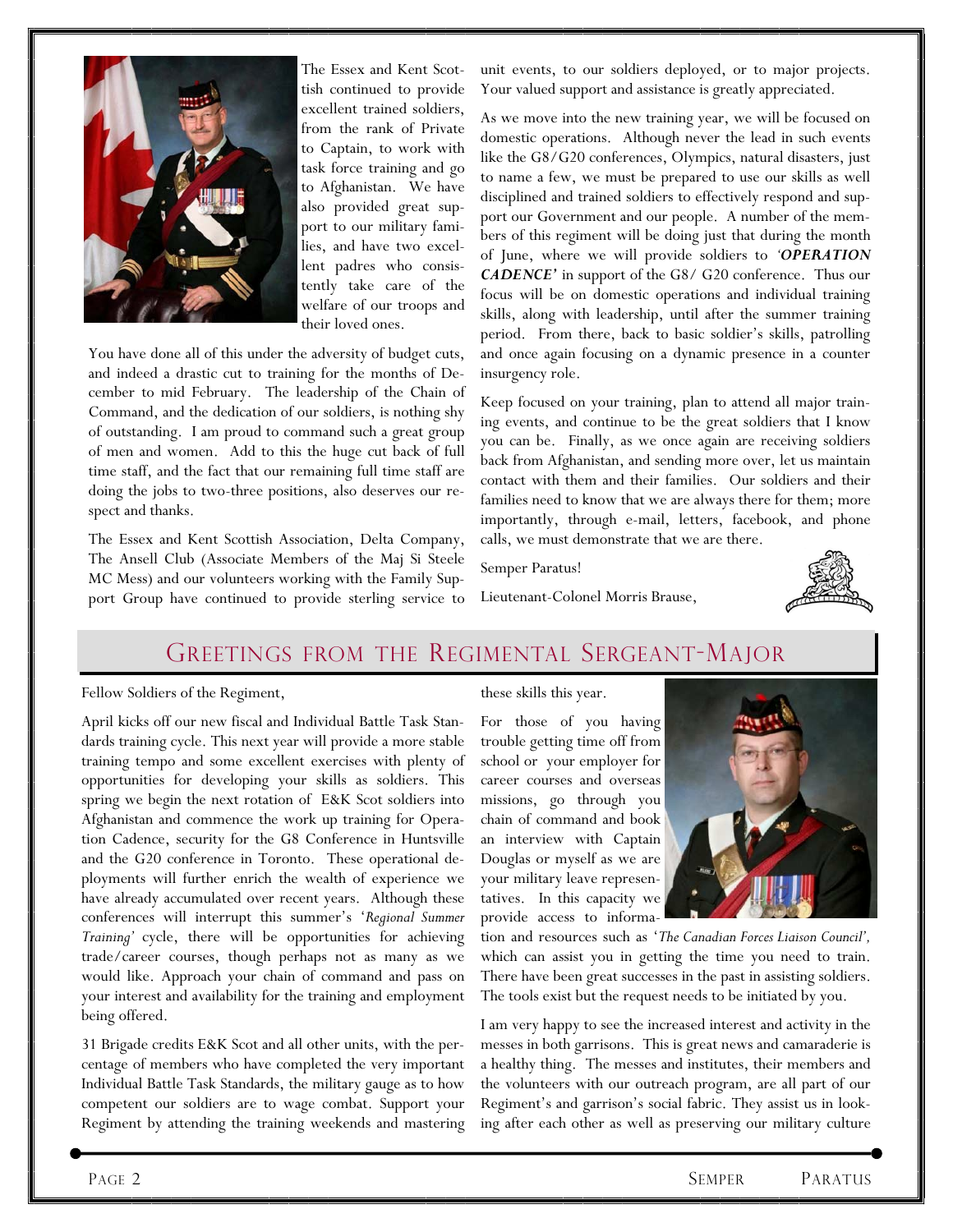for years to come. I encourage each of you to volunteer for E&K Scot sponsored or affiliated events, and take more responsibility in planning your personal military life. I look forward to working with you to make this year a great one.

Semper Paratus! CWO Sean Wilkins



## E & K SCOTTISH REGIMENT ASSOCIATION MESSAGE

The members of your Association Board of Directors have hit the ground running at the beginning of 2010. The Regiment's second major battle of WWII, Verrieres Ridge was one of our fiercest battles fought during the NW Europe Campaign. Due to the determination of the Essex Scots and other units and formations advancing upon the enemy, a large German ambush and counter-attack thrust was blunted. Over 30% of the Regiment became casualties during this ferocious battle, but within two weeks The Essex Scottish rearmed, reinforced, retrained with the lessons learnt and pressed ahead shoulder to shoulder with the rest of the Canadians, destroying and capturing most of the enemy army which had been routed, and fled into the Falaise Pocket. Verrieres Ridge is an extremely important Battle Honour which has been emblazoned with great pride, upon our Regimental Colour.

On  $6<sup>th</sup>$  June 2010, a monument commemorating the tenacity of the 2nd Canadian Infantry Division will have the hat badge of The Essex Scots and other units displayed and dedicated. Your Regimental Association recently conducted a fundraising campaign to pay for our Essex Scot plaque on a pillar of this monument located at Hill 67 on the southern spur of Verrieres Ridge.

Please consider making financial donations to your Association for future projects to acknowledge the wartime efforts of our combat soldiers. Charitable income tax receipts are available to donors.

#### UPCOMING EVENTS:

#### Regimental Family Day on Sunday, 30<sup>th</sup> May, 2010

Due to a large number of E&K Scot soldiers being tasked to provide security for Operation Cadence for over a month, in support of the G8 and G20 conferences, our annual Family Day will be held a few days prior to the soldiers leaving, at Tilston Armoury in Windsor at 1:00 p.m. A BBQ as well as games and competitions with lots of prizes, annually results in lots of fun for all. Cost is \$5.00 per person aged 12 years and older. You are all encouraged to bring your kids and grandkids. Bring lawn chairs Watch for the flyers!

#### Dieppe Memorial Project II on 19 August 2010

You are invited to Dieppe Park on the Windsor waterfront for the unveiling of this new monument, identical to the one dedicated at Dieppe, France on 19<sup>th</sup> Aug 2006. This is a solemn remembrance of the 90% of the Essex Scottish casualties during Operation Jubilee 19<sup>th</sup> Aug 1942.



Board of Directors

#### Reunion 2010 on Saturday, 11<sup>th</sup> September, 2010

Our bi-annual regimental reunion will be held at the Tilston Armoury in Windsor. This is the first of two (2) notices that all members will receive informing you of this event. You will receive more detailed information in an invitation this June, outlining accommodations and parade details.

#### Regimental Association Board of Directors

Elections were held at our January  $21<sup>st</sup>$  meeting to fill the executive positions for the term January 2010 – January 2011.

President: Doug Pfeifer Vice President: Eric Skelton Secretary:Helen McCabe Treasure:Megan Mehaffey-Pfeifer

Directors: Bill Carruthers, Pat Coughlin, Gary Dick, Jack Goddard, Blake Harding, Cathy MacDonald, Jim Purdy

Commanding Officer's Representatives: Major Greg Childs (Deputy Commanding Officer / Regimental Major),WO Al McCabe (Battle School)The board sincerely thanks these outstanding individuals for their dedication hard work and volunteering a great deal of personal time. Please feel free to contact me at any time.

Doug Pfeifer,President

megkirk@xplornet.com

Phone:519-818-6016

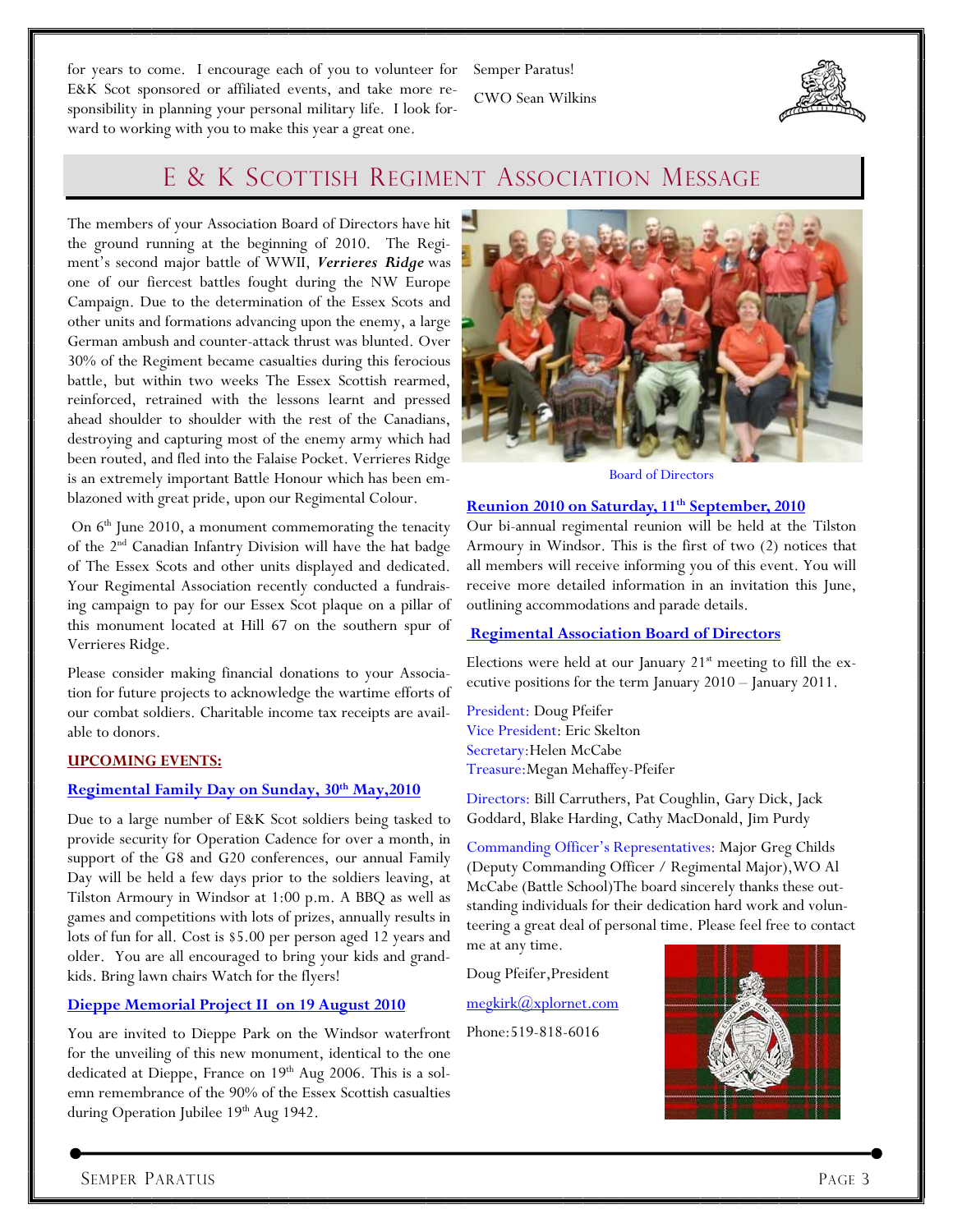## DIEPPE MEMORI

During March 2005, a dozen employers from Windsor and Chatham were flown to Ft. Knox Kentucky, on a Canadian Forces Liaison Council 'Executrek' to observe the soldiers of The Essex & Kent Scottish Regiment conduct intense training. After meeting with the soldiers, the Commanding Officer, LCol Phil Berthiaume and Honorary-Colonel Rae Martin threw out a concept to the Executrek guests for a project to replace the current monument on codename 'Red Beach' (as it was designated during the raid) at Dieppe, France to honour the 2,150 casualties suffered by the Regiment during WWII. These two officers were seeking ideas and direction from us business and construction experts, who were their guests. The ideas, concepts and offers started bouncing off everyone and before long all present were committed to bringing this project to life, in the memory of a Regiment which had given so much. Most of these gentlemen became the start of the Regiment's Delta Company.

In June 2005, a phone call from Mike Beale of Delta Coy provided my introduction to a proposed memorial destined for installation in Ville de Dieppe, France. Mike was looking for information on a variety of materials being considered for the monument. After discussions regarding the deterioration of the concrete base and the plaque installed there in 1992 by officers of The Regiment, the use of concrete as the main material for the new memorial was quickly abandoned. Vandalism had also been an ongoing problem with the cap badge having been stolen many times over the years. After some



Rev.Padre Maj Gilliland dedicates the old Essex Scottish monument moved from The Red Beach esplanade into the Canadian War Cemetery at Dieppe.

research on the environment in Dieppe and lengthy discussions regarding the artist's concept for the memorial, I volunteered for the project to assist in the selection of the proper materials to minimize both ongoing maintenance and material deterioration. With the agreement of the Dieppe Memorial Committee, I came on board to co-ordinate the construction and installation of the monument and, ultimately, was invited to become a member of



Delta Company 'workhorses' Mike Beale, Dave Woodall and Ed Bernard pose with our monument on Red Beach at Dieppe.

#### A very dense black

Delta Coy.

granite stone quarried in China, was chosen with type 316 stainless steel accessories – both of which will stand up to the salt atmosphere of the English Channel. The Chinese granite had been selected based both on delivery and price.

Ours was to be more than just a memorial, it was to be interactive with the sun, in a similar manner that Pharoah Ramses II's, temple at Abu Simbel, Egypt, commemorates the anniversary of his victory at the Battle of Kadesh, where the sun's rays illuminate his statute deep within the temple on anniversary dates. Similarly, at Dieppe, the monument's alignment is such that the sun's rays pass through the maple leaf cutout in the stone at precisely 1300 hours CEST (Central European Savings Time) on August 19<sup>th</sup> each year - the time the last of our troops were pulled off Red Beach. These rays land squarely on a stainless steel maple leaf, penetrating the monument and illuminating the marker on the ground amidst a bed of Dieppe beach stone.

Months of planning went into the design of the various components, preparation of electronic drawings and data, solicitation of metal cutting and polishing and finally the assembly, transportation and installation of the monument. With the invaluable assistance of Ed Bernard, John Wood and numerous local donor companies including Platinum Tool, Technicut Tool, Valco, Futura Tool, A Performance Team Mould Texturing and others, the components started to come together. Assembly took place in the shop at Bernard Mould followed by crating for the trip to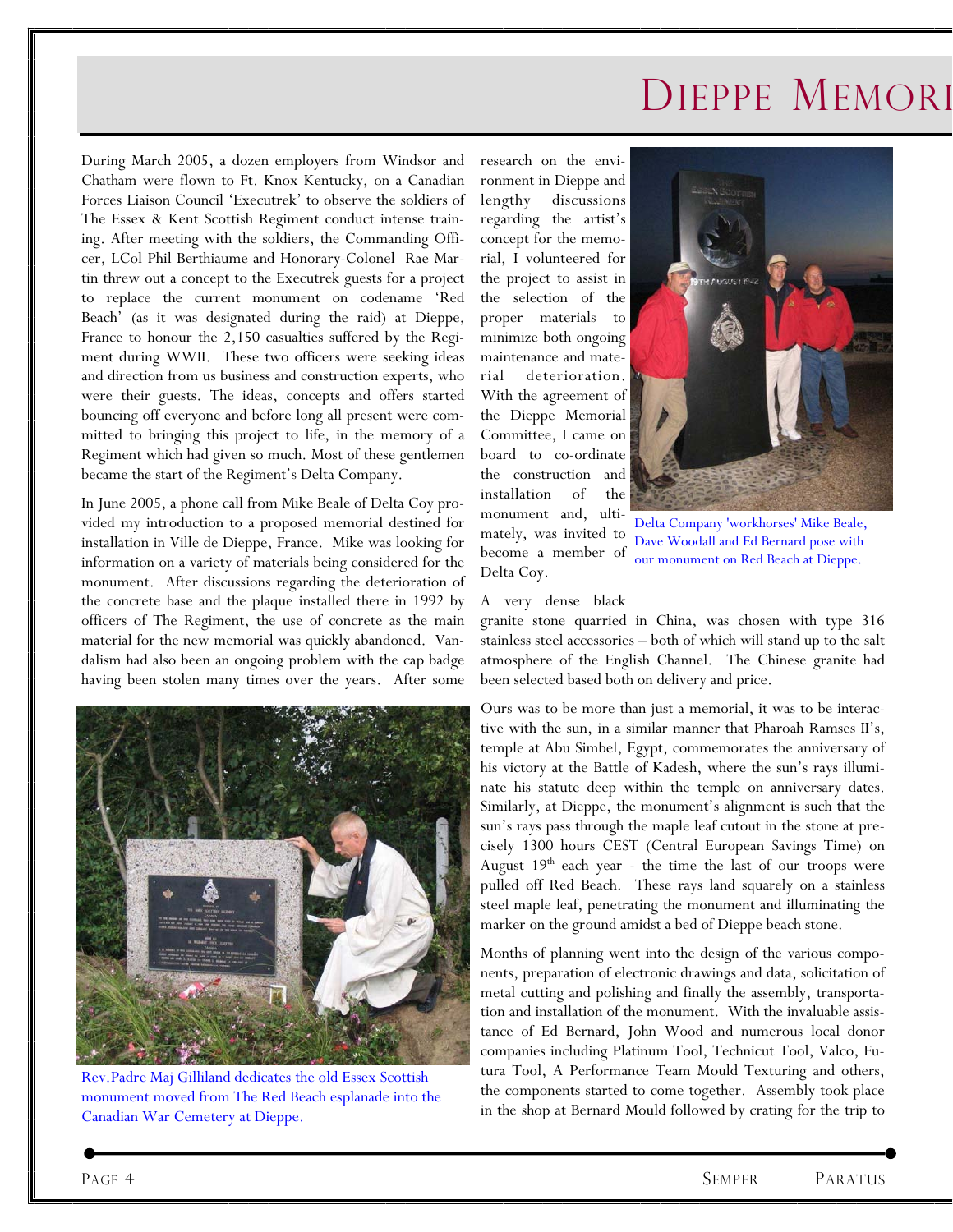## AL PROJECT II

Dieppe. Accompanied by Chief Warrant Officer Kirk Drew, RSM of the Regiment, the memorial became part of a load on a military aircraft bound for England. A short truck trip, partly on board a ferry across the English Channel, delivered both the monument and CWO Drew to Dieppe. We arrived to oversee the installation during the week of June  $19<sup>th</sup>$ , 2006. The reinforced concrete foundation work had already been completed by the Dieppe Public Works based on drawings we had sent earlier.

 The Dieppe beach stones are chert – a very hard, glass-like stone – uniform in size and extremely difficult to walk and drive on. Unknown to our troops and likely the enemy, the beach stone was, in itself, a natural barrier to our soldiers and equipment landing in Dieppe. The stones clogged the tracks of our tanks rendering them immobile and running across the stones under enemy fire was next to impossible. These are the stones cast into the surface of the monument's foundation.

While all of the construction was going on, Mike Beale and many others were busy raising funds and donations in kind to pay for the purchased components and to pay for veterans and



Young French Boy points to the maple leaf as the sunlight illuminates it at 1300 hrs on 19 Aug 2006

caregivers to tour battle sites in France ending with their attendance at the dedication in Dieppe.

Dedication of the memorial occurred on August 19<sup>th</sup>, 2006 at the appointed 1300 hours under overcast skies and intermittent light rain. At 1300 hrs, the sun did come out briefly confirming our calculations as the sun's rays passed over the target on the ground. A very large crowd of grateful French citizens and dignitaries were in attendance. At the appointed time a RCAF 'Spitfire' which had flown during the original battle, the largest air battle of WWI, performed a 'flypast' to commemorate our monument consecration and dedication. Our guests included veterans, serving members of The Regiment, members of D Coy, the Pipes & Drums, Windsor Regiment Band,

Dieppe town band, Dieppe, Canadian and British dignitaries and many guests from Canada, France and other countries. This monument truly matches and compliments the other monuments on the esplanade which honour the sacrifice of so many brave soldiers of the 2nd Canadian Infantry Division during 'Operation Jubilee'.

From day one of the first project, it was the desire of many involved to create an identical memorial in Dieppe Gardens here on the waterfront of the Detroit River. That time has come.

Planning for Dieppe Memorial II has began after final approval for the project from Windsor City Council, the Regimental Senate and The Scottish Borderers' Foundation. The project has also been discussed with the artist, Rory O'Connor, and it has her full support. She has been of great assistance in establishing the location in Dieppe Gardens and in discussions with the City staff.

At the time of writing, the stone has been ordered, electronic data has all been assembled and checked, and donations in kind have been solicited for most of the metal components. We have located a Canadian source in Niagara Falls for the casting of the cap badge. This company is so enamoured with the whole story that they are donating all of their labour to make the casting.

And again, Mike Beale has undertaken the tremendous task of raising funds. The cost of this project, if we have to pay for every single thing, would be about \$185,000. We are hopeful that donations in kind will account for about 50% of this amount.

At this time, all components are scheduled to be in hand by early July. Assembly of the monument, construction of the foundation and installation in the Gardens will occur during the month of July with completion by the first week of August. This will leave the City Parks & Recreation Department a couple of weeks to landscape the area prior to the planned dedication on August 19<sup>th</sup>, 2010 at 1300 hours EDST.

Dave Woodall

2IC Delta Company



Delta Company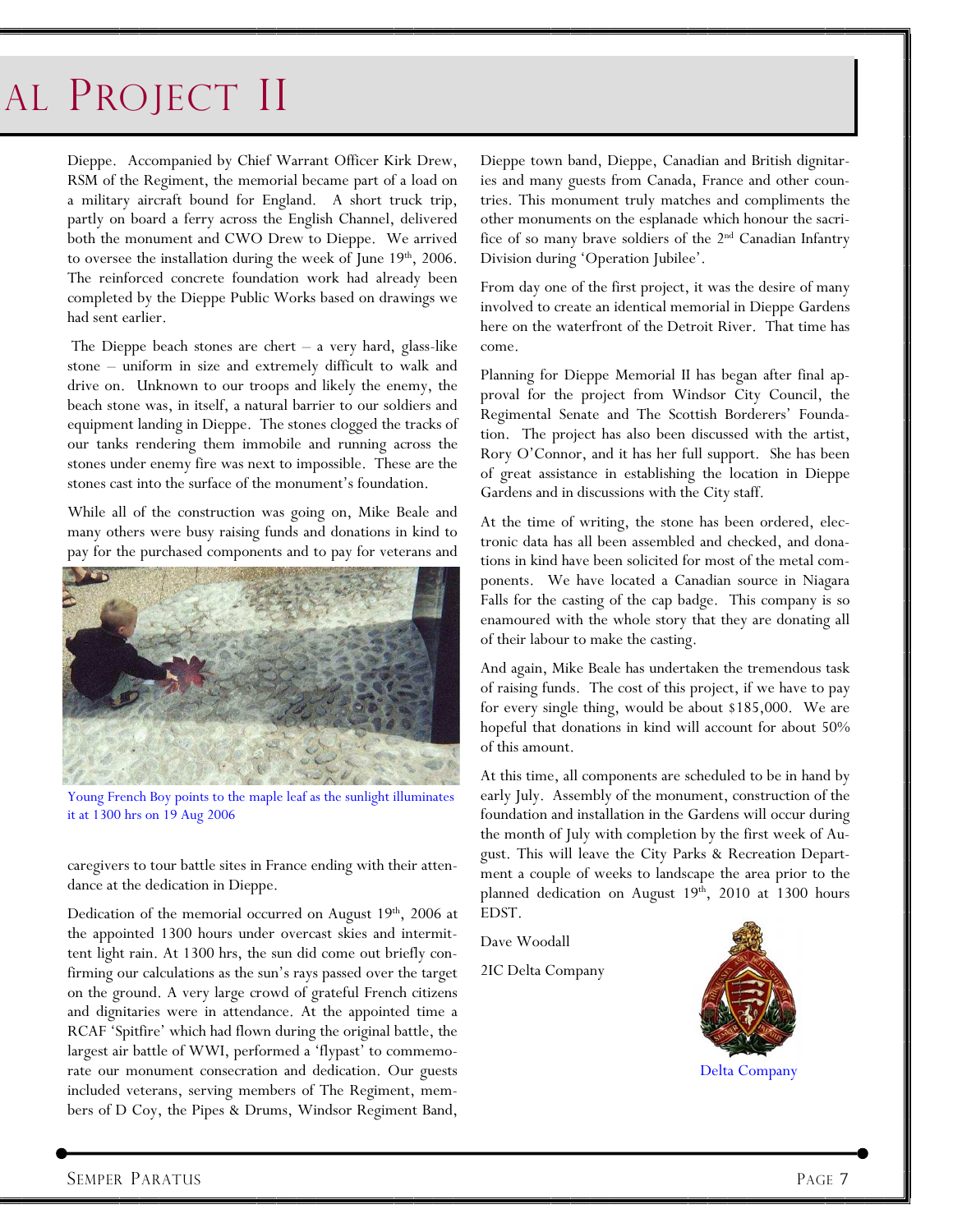## FIELD TRAINING EXERCISE 'READY HIGHLANDER'

On February 27<sup>th</sup>, The Essex and Kent Scottish Regiment conducted an intensive range training weekend at Fort Custer, Michigan. Ft. Custer was named after Michigan-born Brigadier-General George Armstrong Custer, renowned Union General of the American Civil War, who did not fare very well at the hands of the Lakota and Northern Cheyenne Indians in 1876, at the 'Battle of The Little Big Horn'.



Cpl Jones qualifies as a grenadier for the company at Fort **Custer** 

Our soldiers conducted their advanced Personal Weapons Testing (PWT), on the C6 medium machine-gun (MMG) and on the C9 light automatic rifle, as well as the M203 rifle grenade launcher. The C6 MMG range is a large breath-taking upwards sloping +800 metres range with mechanically controlled pop-up targets that is a machine-gunners' dream.



The E&K Scot show their skill at the range with C9 Light Automatic Rifle

When the targets are hit by a bullet, they fall down and electronically put back up, enabling the accuracy of our trained machine-gunners to be well documented. These are very important skill-sets for those members planning to deploy to the Afghanistan mission.

Since the Americans do not perform the same 'advance to contact' running attack on these ranges, there were difficult obstacles such as waist-deep, very cold creeks and 10' high snow covered steep berms traversing the ranges, which had to be safely overcome on the timed run-downs, so many troops found themselves slipping and sliding on the 3 foot deep icy snow-covered terrain. Our soldiers persevered and were successful in arriving at their firing point and quickly getting accurate and sustained fire onto their targets, once again proving what skills, similar to our WWII veterans, lies currently within the Essex and Kent Scottish Regiment.



HCol Hardy Wheeler demonstrates his prowess with the M203 grenade launcher.

Honorary-Colonel Hardy Wheeler, a past Commanding Officer of the Regiment, was able to come out and join the troops in the skills at the ranges, demonstrating his keen accuracy at lobbing grenades onto distant targets, although he hasn't trained at it for almost twenty years! After a busy jam packed day, the troops found themselves catching up on some much needed rest on the way home, where further intense training awaited them during the late evening and next day, in preparation for providing a large security element for the G8 and G20 International Conferences, hosted this summer in the Huntsville and Toronto areas of operations.

Although very serious training, overall, fun was had by all and it was a very successful and memorable experience of good training in the winter elements.

Semper Paratus!

2Lt Alan Jozwiak

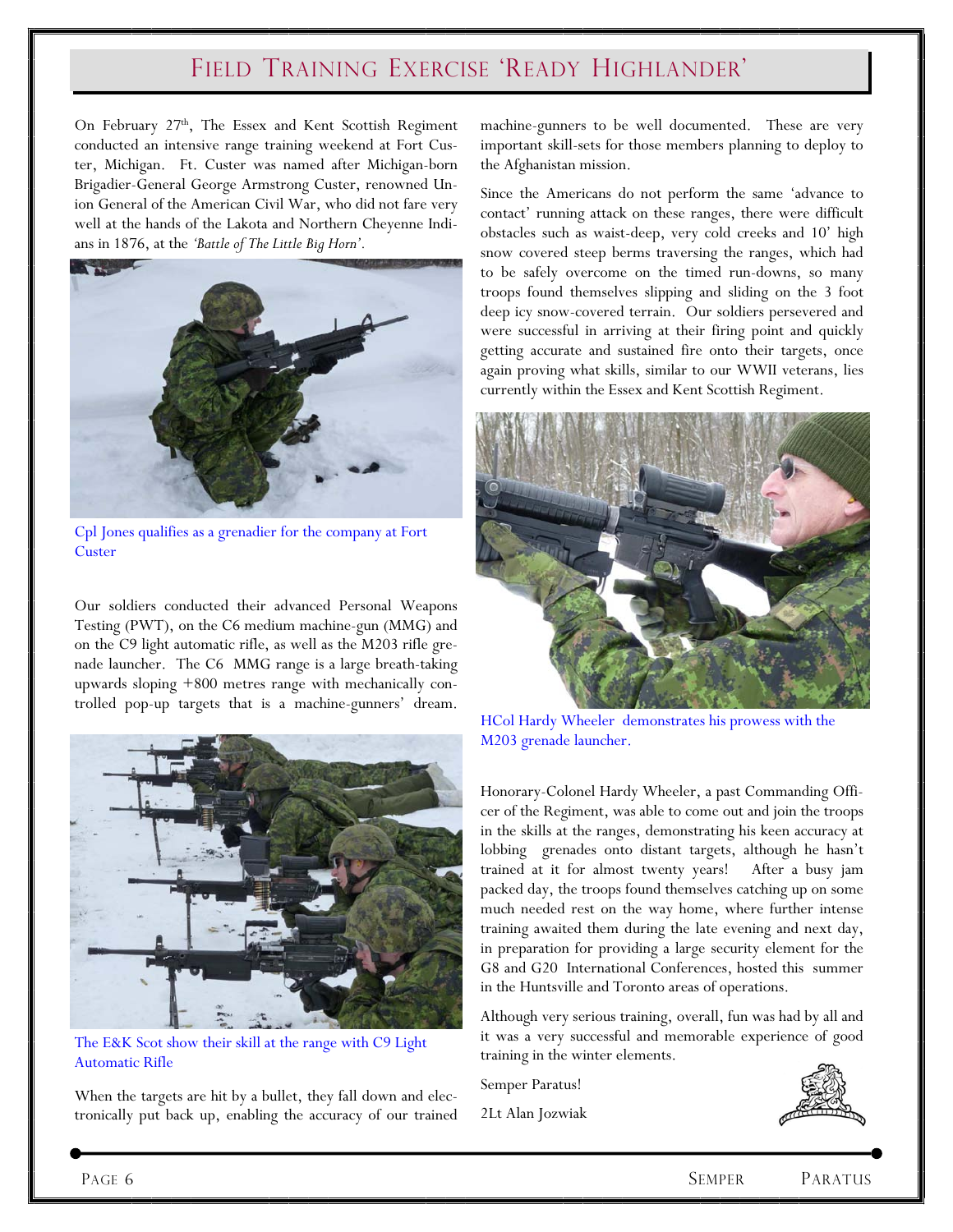## EXERCISE 'AGGRESSIVE HIGHLANDER' 26-28 MARCH 2010

The Essex & Kent Scottish Regiment and other units in 31 Brigade have been tasked to provide a contingent of qualified soldiers for a duration of over a month, to support the security requirements during 'OPERATION CADENCE', the G8 Conference in Huntsville and the G20 Conference near Toronto. To prepare for these DOM OPS (Domestic Operations) tasks, the Regiment has been conducting field training exercises to train our soldiers on tactics and rules of engagement (ROEs), should they be required during Dom Ops.

During 26-28 March, E&K Scot practiced a multi-location security challenge where protesters picketed three sites and harassed convoys on connecting road routes, The E.M.Ansell OBE, MC, ED Armoury in Chatham and the C.M. Wilson Conservation Area, as well as the Chatham International Airport. We were assisted by elements of 705 Communications Squadron which set up a high level radio communications satellite network connecting all three sites, making each less vulnerable. The training situations ranged from protesters picketing the establishments, to convoy harassment, to everescalating levels of testing our soldiers' resolve and even some violent confrontations. Our soldiers worked in conjunc-



The opposing force pester and harass our troops as they maintain vigilance of their objective.

tion with CIVPOL (Civilian Police) to maintain the Queen's peace. A number of challenges developed both for the A Company Commander, Captain David McLagan (a police homicide detective in civilian life) and his staff, in the presence of a relentless and insidious OPFOR (Opposing Force) led by MWO Cheng, a seasoned veteran of many overseas tours and operations. The OP FOR was extremely determined and effective. Our soldiers reacted very competently to previously non-experienced threats, developing a much higher comfort level with their powers, arrest procedures and their rules of engagement during some uncomfortable low-



The Essex and Kent Scottish take into custody a member of the opposing force that attempted to breach their security.

temperature weather. All participants enjoyed Exercise Aggressive Highlander and took away valuable lessons. This intense training will continue throughout the Spring.

The Editor

DEPLOYED SOLDIERS TO AFGANISTAN "OP ATHENA"

Welcome back in April to Cpl Pete DUFF from his ROTO 8 (Rotation) tour of duty.

Warrant Officer Ward GAPP commencing his 3rd tour.

ROTO 9 has the following members debarking for Afghanistan in April-May 2010:

MCpl Jerry DAY (4th tour) Cpl Steven CUNNINGHAM

| MCpl Roger MINER   | Cpl Ryan TREMBLY    |
|--------------------|---------------------|
| MCpl Tyler STOBBS  | Cpl Trevor WESTLAKE |
| Cpl Joseph McLEOD  | Cpl Daniel LEBLANC  |
| Cpl Kyle MORAS     | Cpl Andrew PRATT    |
| Cpl Jordan FIORIDO |                     |

Your Regimental Family wishes each of you the best of luck and a safe return this Autumn.